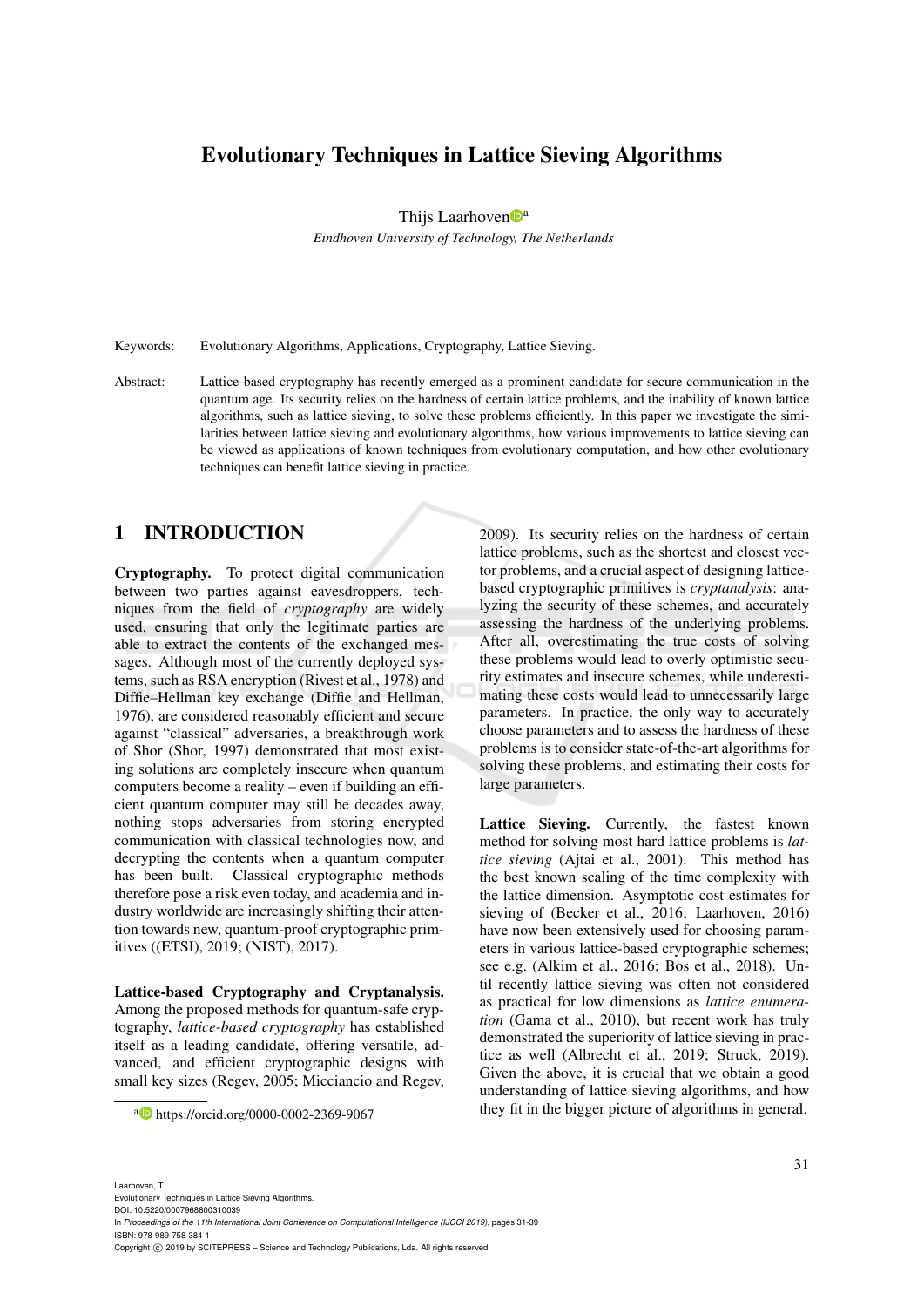#### 1.1 Contributions

In this paper we describe how lattice sieving can naturally be viewed as an evolutionary algorithm, and we describe how various improvements to lattice sieving from recent years can be traced back to closely related computational techniques in dealing with evolving populations. Besides describing this novel connection, and investigating this new relation between AI and cryptography, we list opportunities for lattice sieving to benefit from techniques known from the field of evolutionary algorithms, and experimentally assess some of these for their impact on the performance on state-of-the-art lattice sieving methods<sup>1</sup>. We further briefly discuss the main results, and provide ideas for future research on this intersection of artificial intelligence and cryptography.

**Outline.** The remainder of the paper is organized as follows. In Section 2 we briefly cover notation and some preliminaries on lattices and lattice sieving algorithms. Section 3 describes (basic) lattice sieving in the framework of evolutionary algorithms. Section 4 covers previous advances in lattice sieving, and how they relate to techniques from evolutionary computation, while Section 5 covers those techniques from the field of AI that have not yet been applied to lattice sieving. Section 6 describes experiments with these techniques, and Section 7 concludes with a discussion on the relation between these fields, and avenues for further exploration.

### 2 PRELIMINARIES

Lattices. Mathematically speaking, a *d*dimensional lattice represents a discrete subgroup of  $\mathbb{R}^d$ . More concretely, given a set of *d* independent vectors  $B = \{b_1, \ldots, b_d\} \subset \mathbb{R}^d$ , we define the lattice generated by the basis *B* as follows:

$$
\mathcal{L} = \mathcal{L}(B) := \left\{ \sum_{i=1}^d \lambda_i b_i : \lambda_i \in \mathbb{Z} \right\}.
$$
 (1)

Intuitively, working with lattices can be seen as doing linear algebra over the integers; a point is in the lattice if and only if it can be described by an *integer* linear combination of the basis vectors. A crucial property of lattices for algorithms considered in this paper is that if both  $v, w \in L$ , then also  $mv + nw \in L$  for  $m, n \in L$ Z: we can combine lattice vectors to form new lattice vectors. Examples of lattices include  $\mathbb{Z}^d$  (all integer vectors), and the 2D hexagonal lattice.

The Shortest Vector Problem (SVP). Although describing how lattice-based cryptography works falls outside the scope of this paper (interested readers may refer to e.g. (Regev, 2006; Micciancio and Regev, 2009)), an important aspect of this area of cryptography is that its security relies on the hardness of lattice problems such as the *shortest vector problem (SVP)*. Given a description of a lattice, this problem asks to find a non-zero vector  $s \in \mathcal{L}$  with smallest Euclidean norm:

$$
||s|| = \min_{0 \neq v \in \mathcal{L}} ||v||. \qquad (||x||^2 := \sum_{i=1}^d x_i^2) \qquad (2)
$$

Although for e.g.  $L = \mathbb{Z}^d$  this problem is easy, for random lattices this problem is known to be hard (Khot, 2004), and becomes increasingly difficult as the dimension *d* increases. Currently the fastest known methods for solving SVP in high dimensions are based on *lattice sieving*, and asymptotically the fastest algorithm has a time complexity scaling as 20.292*d*+*o*(*d*) classically (Becker et al., 2016), or  $2^{0.265d + o(d)}$  when using quantum computers (Laarhoven, 2016).<sup>2</sup> Benchmarks on random lattices (Struck, 2019) further demonstrate the practicality of sieving algorithms up to dimensions  $d \approx 150$ . Beyond these dimensions, the time and memory complexities are too large for academic testing (Albrecht et al., 2019).

Evolutionary Algorithms (EAs). Let us briefly also recall the basics of evolutionary algorithms. These algorithms model the flow of evolution as found in nature, where a population evolves and adapts to its environmental circumstances to allow for optimal survival rates of the species. Algorithm 1 presents pseudo-code of evolutionary algorithms, which model this process from an algorithmic point of view, and the key components are briefly discussed below.

 $<sup>1</sup>A$  previous paper (Ding et al., 2015) attempted to use</sup> genetic techniques for solving hard lattice problems, but attempted to apply these techniques to lattice enumeration, and did not succeed in obtaining an efficient, competitive algorithm. The more natural and novel relation with lattice sieving is explored here.

 ${}^{2}$ Recall that lattice-based cryptography is advertised as quantum-safe, even though faster quantum algorithms exist for solving these problems than with classical computers. This is because the scaling of the best time complexity remains exponential in *d*, whereas for e.g. RSA or discrete logarithm settings, the best known attack costs decrease from (sub)exponential to only polynomial in the security parameter when using a quantum computer (Shor, 1997).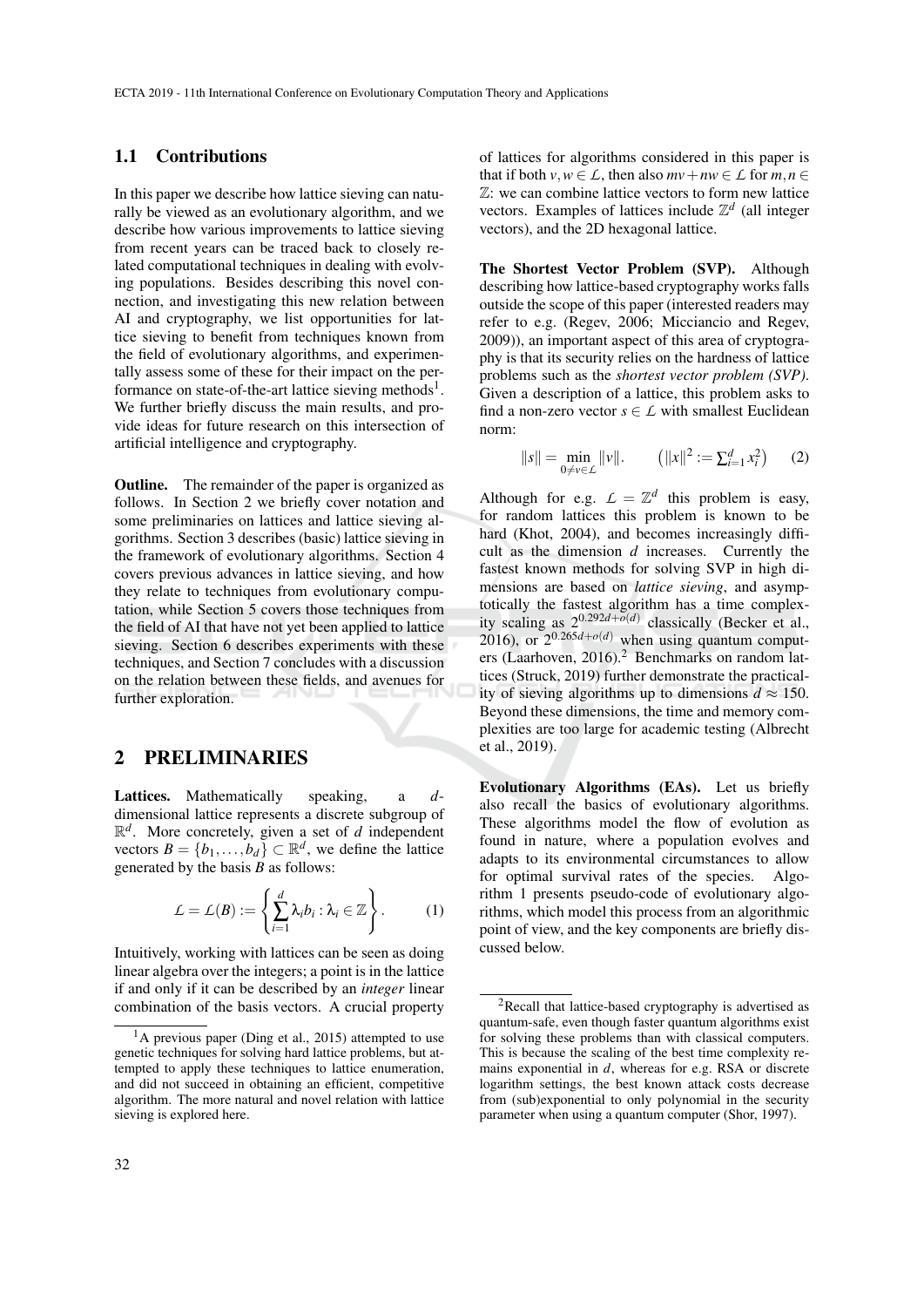Algorithm 1: Outline of evolutionary algorithms.

- 1: Initialize a population with random candidate solutions
- 2: Evaluate each candidate for their fitness
- 3: repeat
- 4: Select parents for breeding
- 5: Recombine parents to form new children
- 6: Mutate some of the resulting offspring
- 7: Evaluate new candidates for their fitness
- 8: Select individuals for the next generation
- 9: until A termination condition is satisfied

Initialization. Initially a random sample of members from the species is generated. The stronger the initial initial population, the less time the population needs to evolve to its optimal form, but commonly the initialization process is less important than the regenerational steps.

Parent Selection. Ideally, individual members of a population should breed only if this process is likely to result in genetically strong offspring. For this, parents should be selected based on some (fitness) criteria that guarantees that this will often be the case.

Recombination. Given two members of the population, recombination (crossover) defines a method for (randomly) generating a child from these two parents. This child should inherit fitness properties from its parents, to guarantee that the species improves over time.

Mutation. Mutations of individual members of the population stimulate genetic diversity, preventing an early convergence to local optima. Mutations are not always present in evolutionary algorithms, and if present often only occur with very small probability.

Fitness Evaluation. In most settings, the population has a certain goal, e.g. to survive for as long as possible, or to bring individuals closer to an optimal solution. For this it is important to be able to test the fitness of individual members of the population. Here we will restrict ourselves to *absolute* fitness functions, where individuals can be ranked based on their fitness levels.

Survivor Selection. In evolutionary algorithms, generally only the fittest members of the population are allowed to survive between generations (survival of the fittest). This is often enforced by selecting the subset of individuals with the highest fitness levels for the next generation, and discarding the remainder of the population.

For more on commonly used techniques in evolutionary algorithms, we refer the interested reader to e.g. (Bäck, 1996; Bäck et al., 2000a; Bäck et al., 2000b; Coello et al., ).

# 3 LATTICE SIEVING AS AN EA

As outlined above, lattice sieving is currently the fastest method for solving problems such as SVP, and understanding this algorithm well is therefore crucial for accurately designing efficient quantum-secure communication protocols. Understanding its relation with techniques from other fields may prove useful as well, and might inspire further advances in lattice sieving in the future. One of our main contributions is studying this relation between lattice sieving and evolutionary algorithms, and below we will show how lattice sieving can naturally be phrased as an evolutionary method.

Original Description. As a starting point, let us take the Nguyen–Vidick sieve (Nguyên and Vidick, 2008), which was the first practical, heuristic lattice sieving algorithm for solving SVP. This method starts by sampling a list *P* of exponentially many random, rather long lattice vectors, e.g. by taking small, random integer linear combinations of the basis vectors. The idea of lattice sieving is then to iteratively apply a *sieve* to  $P$  to form a new list  $P'$  of shorter lattice vectors, which will then replace *P*. For this, the algorithm considers all pairs of vectors  $v, w \in P$ , and sees whether  $u = v - w$  forms a shorter lattice vector than either *v* or *w*. If this is the case, we keep *u* for the next list  $P'$ , and we discard the longest of  $v, w$  for the next generation. After repeatedly applying this sieve, the vectors in the list become shorter and shorter, and ultimately the list *P* will contain most of the shortest vectors in the lattice, including the solution.

As an Evolutionary Algorithm. This algorithm can naturally be viewed as an evolutionary process, and Algorithm 2 describes this method in pseudocode. Below we briefly describe how the previously listed key components of evolutionary methods appear in lattice sieving.

Initialization. Commonly, the initial population of lattice vectors is generated by using a discrete Gaussian sampler over the lattice, guaranteeing that (1) these vectors can be sampled quickly, and (2) the resulting sampled vectors are not unnecessarily long.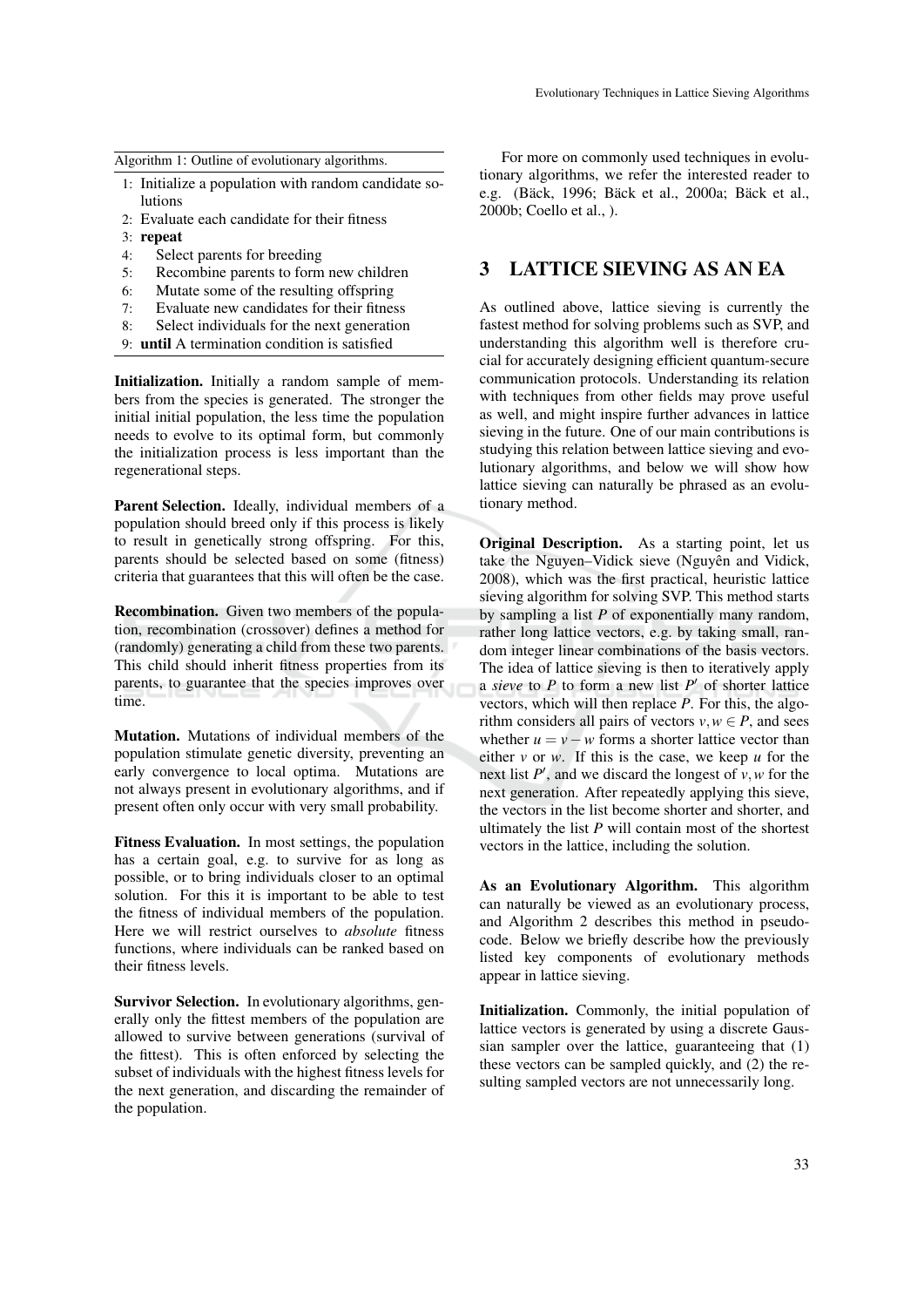Parent Selection. Two members (vectors) *v*,*w* from the population are considered for breeding if they are relatively nearby in space, so that  $u = v - w$  is shorter than at least one of its parents.

Recombination. Then, given that *v*,*w* are appropriate parents for reproduction, recombination deterministically results in the child  $u = v - w \in L$ , which is also in the lattice and is hopefully a shorter lattice vector.

Mutation. Existing lattice sieving methods do not include mutations; offspring is deterministically generated from the parents, and no individual mutations take place.

Fitness Evaluation. As the goal of the algorithm is to obtain short (non-zero) lattice vectors, a natural measure for the fitness of individual population members  $v \in P$  is their Euclidean norm  $||v||$ : the smaller this norm, the fitter.

Survivor Selection. After offspring has been produced, selections are made locally: if a child has a lower norm than one of its parents, we discard the longest of the parent vectors and replace it with the child.

Similarities and Differences. Lattice sieving can naturally be viewed as an evolutionary algorithm, as the core procedure consists of generating a large population, and doing simple, local recombinations on pairs of vectors to form shorter lattice vectors, which replace the longer ones in the initial population. The actual computational operations in sieving rely on the following very elementary property of lattices:

$$
v, w \in \mathcal{L} \quad \Longrightarrow \quad v - w \in \mathcal{L} \tag{3}
$$

By only recombining suitable pairs of parents, we guarantee that the members of the population become increasingly fit.

Arguably the biggest differences compared to the standard evolutionary model are that (1) mutations do not exist at all in existing lattice sieving approaches; and (2) parents are directly replaced by their children, rather than the survivor selection happening on a population-wide, global scale. Note also that recombination and offspring generation happen deterministically – there is no randomness in computing the child  $u = v - w$  from the parents  $v, w$ .

Complexity Estimates. For completeness, let us also give a high-level description of the main argumentation for the time and space complexities of lattice sieving. First, if *v*,*w* have equal Euclidean norms Algorithm 2: Evolutionary lattice sieving.

Input: A description (basis) of a lattice *L*

**Output:** A population  $P \subset L$  of short lattice vectors

- 1: Initialize a population  $P \subset \mathcal{L}$  of random lattice vectors
- 2: repeat
- 3: **for all Potential parents**  $v, w \in P$  **do**
- 4: Generate the (potential) offspring  $u = v w$
- 5: if  $\|u\| < \|v\|$  and/or  $\|u\| < \|w\|$  then
- 6: Replace the longest parent with *u*
- $7 \cdot$  end if
- 8: end for
- 9: until *P* contains sufficiently short lattice vectors 10: return *P*

(similar norms occur often in high-dimensional sieving instances), then the difference vector  $u = v - w$ is a shorter vector than  $v, w$  if and only if  $v, w$  have a mutual angle  $\phi < \frac{\pi}{3}$ . The probability of this occurring, for e.g. uniformly random vectors *v*,*w* of unit length, is proportional to  $\sin(\frac{\pi}{3})^d = (\frac{3}{4})^{d/2}$  due to volume arguments of hyperspherical caps. To guarantee that the next generation has approximately the same size as the previous one, so that after a potentially large number of iterations we will not end up with an empty list, we need  $|P'| \approx |P|^2 \cdot (\frac{3}{4})^{d/2} \approx |P|$ , as there are  $|P|^2$  pairs of parents in *P*, and they produce good offspring (a short difference vector) with probability approximately  $(\frac{3}{4})^{d/2}$ . Solving for |*P*| gives  $|P| \approx \left(\frac{4}{3}\right)^{d/2} \approx 2^{0.208d}$  as an estimate of the memory complexity (population size) needed to succeed, and since all pairs of vectors are considered for generating offspring, this gives a quadratic time complexity scaling as  $|P|^2 \approx \left(\frac{4}{3}\right)^d \approx 2^{0.415d}$ , as argued in e.g. (Nguyên and Vidick, 2008).<sup>3</sup>

#### 4 PAST SIEVING TECHNIQUES

The previous section described how the most basic lattice sieving algorithm could be viewed as an evolutionary algorithm. Over time, various improvements have been proposed for lattice sieving, and many of them naturally relate to techniques that have been previously studied in the context of evolutionary computation as well.

Multi-parent Offspring and Tuple Lattice Sieving. A technique discussed in e.g. (Eiben et al., 1994)

<sup>&</sup>lt;sup>3</sup>The number of applications of the sieve necessary to converge to a solution, is only polynomial in *d*, and negligible compared to the exponential running time for each application of the sieve.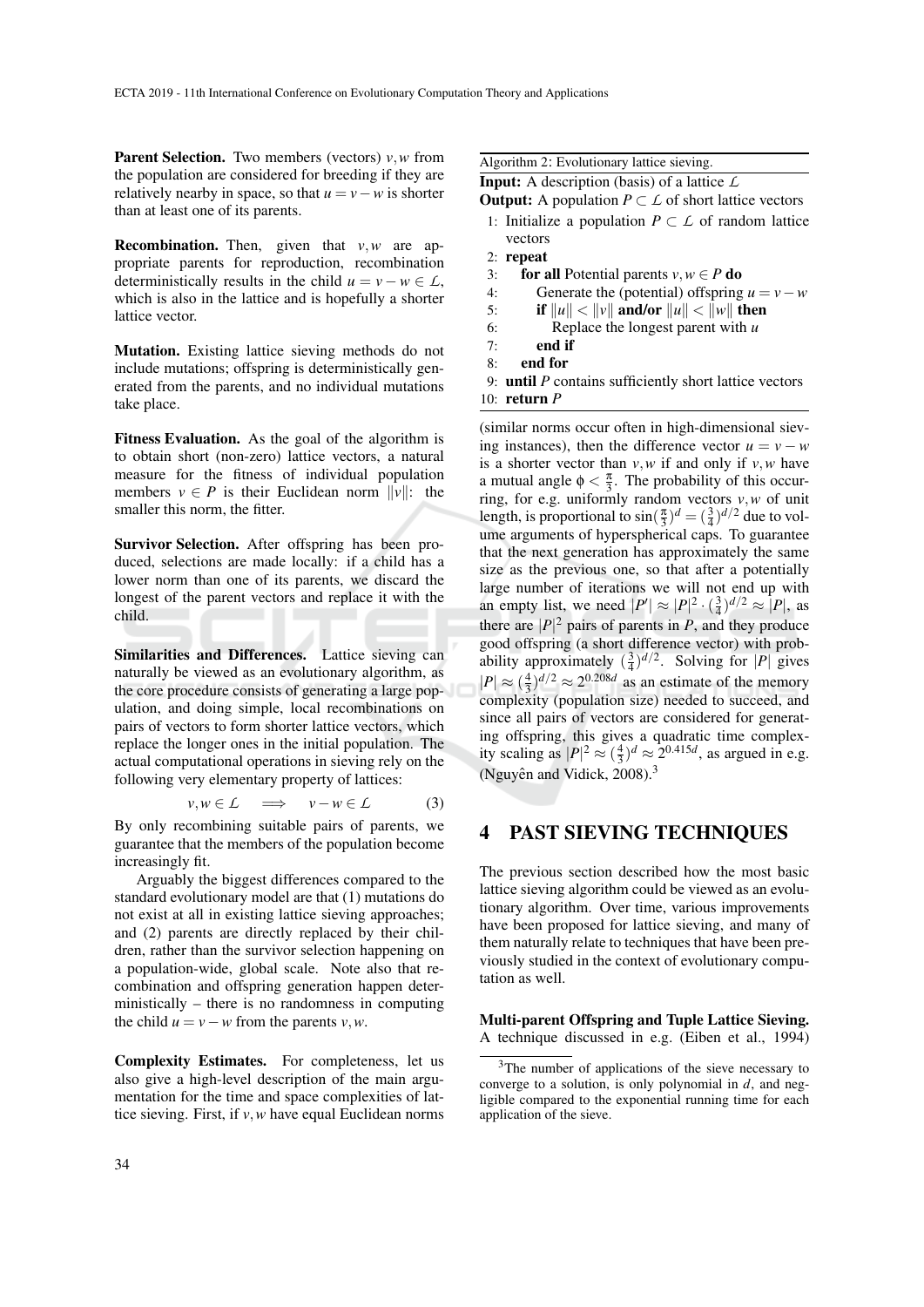is the relevance of scenarios where offspring is produced by more than two parents. By selecting more parents and inheriting the best genes from all of them, stronger offspring can sometimes be generated than with two parents. This idea has been studied in the context of lattice sieving as *tuple lattice sieving* (Bai et al., 2016; Herold et al., 2018), where tuples of up to  $k > 2$  vectors are recombined to generate shorter lattice vectors. In general, this approach leads to better memory complexities than the standard approach (smaller populations suffice to guarantee a productive evolution process) but to worse time complexities till convergence (finding suitable *k*-tuples of parents for recombination requires more work).

Genetic Segregation and Nearest Neighbor Searching. A common technique in evolutionary algorithms, related to *niching* and *speciation*, is to subdivide the search space into mutually disjoint regions, and letting different subspecies of the population coevolve separately, with recombinations happening only within each subpopulation. This closely relates to the application of techniques from *nearest neighbor searching* (Indyk and Motwani, 1998) to lattice sieving (Laarhoven, 2015; Becker et al., 2016; Laarhoven, 2016). By dividing the high-dimensional search space into regions, and separately recombining parents in each of these region, one generally still finds good parents for producing better offspring, while saving a lot of time on attempting to mate parents which are unsuitable couples for reproduction.

Progressive Preferences and Progressive Lattice Sieving. For finding optimal solutions in the entire search space, some methods in EA have proposed a progressive approach, where initially only a subset of the constraints (search space) is studied to find local solutions, before expanding to a wider search space and finding global solutions (Coello et al., ). Similar ideas have recently been explored in the context of lattice sieving (Laarhoven and Mariano, 2018; Ducas, 2018), starting to sieve in a sublattice of the original lattice before widening the search space. This heuristically and practically accelerates the time until convergence.

Island Models and Parallelization. When attempting to parallelize evolutionary algorithms, one naturally faces the question how to subdivide the population for separate processing, and how to then merge the local results to find global optima (Bäck et al., 2000b). For lattice sieving, this topic has been studied in e.g. (Mariano et al., 2017; Albrecht et al., 2019),

where initially parts of the population were recombined on individual nodes, and the individuals then migrated across different nodes to guarantee reproduction with all suitable mates.

Crowding and Replacing Parents Directly. Perhaps the most common method in evolutionary computation for selecting the next generation is to generate offspring, sort all individuals by their fitness, and then take the fittest ones for the next generation. Lattice sieving commonly applies a form of *crowding*, where each time a child is produced, one of its parents is discarded for the next generation. This guarantees that each 'corner' of space only contains few vectors, and allows for the complexity estimates from the previous section based on pairwise angles between vectors.

### 5 NEW SIEVING TECHNIQUES

Besides existing methods from EA, which have already been studied in the context of sieving, perhaps of more interest are those techniques that have not yet been considered to improve sieving algorithms. Below we consider three main concepts, which will then be evaluated experimentally as well.

Encodings. Commonly, evolutionary algorithms do not work directly with the population, but with *encodings* of the population that allow for more natural, genetic recombinations and mutations. Besides the direct application of evolutionary techniques to lattice sieving, working with lattice vectors in terms of their coordinates, one could also encode members of the population differently, i.e. by encoding a lattice vector  $\nu$  by its coefficient vector  $\lambda$  in the basis *B*:

$$
v = (v_1, ..., v_d) = \sum_{i=1}^d \lambda_i b_i \stackrel{\text{encode}}{\longrightarrow} \lambda = (\lambda_1, ..., \lambda_d).
$$

Recombining vectors can be done the same as before, where subtracting two coordinate vectors equivalently corresponds to subtracting their coefficient vectors in terms of the basis. In some cases it may be more convenient to work with the vectors directly (i.e. to compute fitness), but for mutations discussed below, working with encodings is more natural.

Mutations. In existing lattice sieving methods, population members never undergo any unitary mutations. Note that the common technique of modifying single genes of an individual does not quite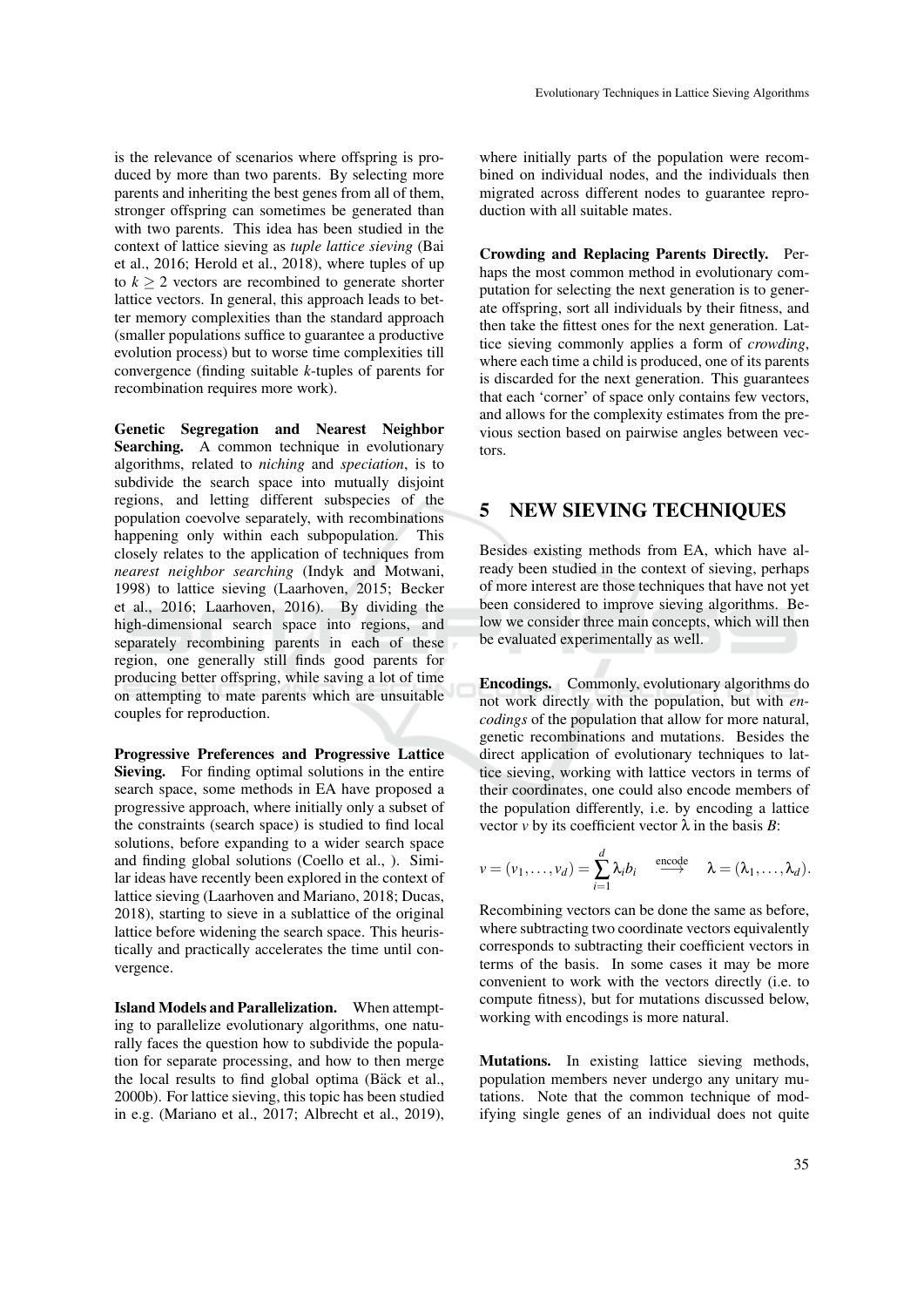make sense for lattice sieving: by modifying a coordinate, one may step outside the lattice, and the algorithm will no longer solve the right problem. With the encoding described above, mutations can be applied more naturally by sometimes adding random, small noise to generated offspring, which would correspond to adding short combinations of basis vectors. Note that as lattice sieving algorithms progress, such short combinations of basis vectors are typically much longer than the generated children, and mutations generally decrease the fitness; if at all useful, mutations would have to be done very sporadically.

Global Selection. Finally, existing lattice sieving approaches always do updates to the population on a local scale: one or both of the parents are replaced by the children, to guarantee that the list has the pairwise reduction property outlined in Section 3 for arguing heuristic bounds on the population size. Instead, it may be beneficial to keep parents more often, and to make a final selection for the next generation on a global scale: order all generated offspring and parents by their fitness, and keep the strongest members.

#### 6 EXPERIMENTS

We have implemented the basic lattice sieving approach outlined in Section 3, as well as (1) the concept of global selection for lattice sieving (rather than local replacements), and (2) mutations based on the representation of vectors in the lattice basis. We have tested these algorithms on a 40-dimensional random lattice from the SVP challenge website (Struck, 2019), starting with an LLL-reduced basis of the lattice and letting the algorithm run for a number of generations, until no more progress is made between successive generations. The initial population size was set to 1500 lattice vectors, and each successive generation was also limited to using a population of at most this size. Figure 1a shows the experimental results of the average (and minimum) fitness per generation against the generation number, and below we discuss the effects of these modifications in more detail.

Original Approach. For the original sieving approach, we look for pairs  $v, w \in P$  such that  $u = v - w$ is a shorter vector than one of its parents. If this is the case, we replace the longer of the two parent vectors with this child, and we continue until all (unmodified) parent vectors have been compared to see if their offspring leads to an improvement in the population. This is the basic algorithm from  $(Nguy\hat{e}n$  and Vidick, 2008; Laarhoven, 2016), and the blue line in Figure 1a shows how the average norms of the vectors in the population decrease over time. The dashed blue line further shows the progression in terms of the norm of the shortest member of the population, and in our example run it took 39 generations for the algorithm to find the shortest non-zero vector  $s \in \mathcal{L}$  of norm  $\|s\| \approx 1702$ . After 48 generations and 20 seconds the algorithm terminated with an average fitness  $(\ell_2$ -norm) of 2092, and a final population size of 1386 lattice vectors, having done 17300 updates to the population.

Global Selection. For this variant, we considered all children  $u = v - w$  for potential insertion in the population for the next generation, and at the end we simply selected the 1500 shortest/fittest members for survival. As the red curves in Figure 1 show, this decreases the number of generations needed for convergence, the average norm of vectors decreases faster between generations, and the vectors get replaced more quickly than before. After 22 generations and 1.5 seconds on the same machine, the algorithm converged to a population of 1500 short lattice vectors of average length 2004, having done 17800 vector replacements. Unfortunately, the algorithm failed to find a shortest vector, and the shortest vector in the final population had norm 1709.

Mutations. For this variant, not depicted in Figure 1, we performed sieving with local updates (children replacing their direct parents), but we added occasional mutations of children – in 10% of all cases we added/removed single basis vectors to children to create more diversity in the population.

However, in combination with local updates, mutations are not very successful, and over time the average norm of vectors in the population only increased. This is inherent to the local updates, where mutations commonly increase the norm and lead to a local update to the population that only leads to longer lattice vectors. With a global survivor selection procedure, bad mutations can be filtered out for the next generation, but with local updates this is not the case.

Global Selection and Mutations. The final variant in our experiments uses both global selection and occasional mutations of children, described above. In this particular example, adding mutations to the global selection sieve indeed helped: after 29 generations and 1.9 seconds, we converged to a population of 1500 lattice vectors with average Euclidean norm 2008 and minimum norm 1702, corresponding to the shortest non-zero vector in the lattice (having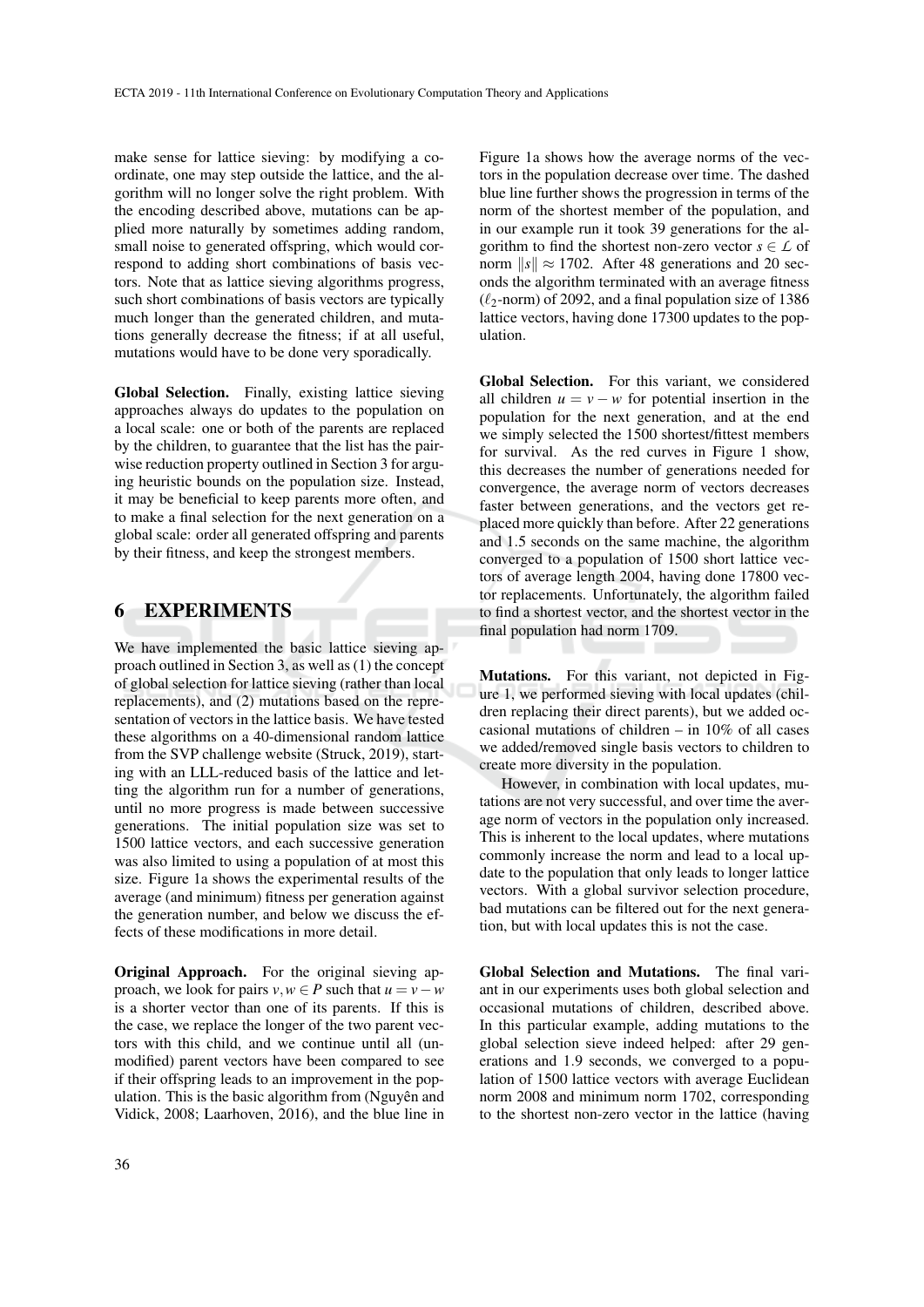

(b) Replaced vectors (cumulative/separated) per generation

Figure 1: (**Figure 1a**) depicts the average fitness (**thick**) and best fitness (dashed) per generation – lower  $\ell_2$ -norms correspond to a higher fitness level. (Figure 1b) depicts the number of surviving children per generation (generation gap) – the higher the gap, the faster the evolution. Both graphs depict the original sieve (blue), the sieve with global updates (red), and the sieve with both global selection and occasional mutations (green).

done 19300 updates to the population). This in contrast with the earlier global selection algorithm without mutations, where we converged to a local solution of larger norm 1709. The time till convergence as well as the number of generations needed for convergence are a bit worse compared to not using mutations, but we did find the optimal solution with this variant.

Discussion. The results in Figure 1a demonstrate what we might expect to happen when using these modifications. Using a global survivor selection approach (rather than the local replacements in existing sieving algorithms), the overall quality of the population improves faster in each generation, and the algorithm converges more quickly towards an optimal solution (i.e. a shortest non-zero vector of the lattice). With only the global selection modification we fur-

ther noticed we were "unlucky" in converging to a local solution of norm 1709, rather than the shortest vector in the lattice of norm 1702. With the extra randomness generated by the genetic mutations, we did eventually find the shortest vector in our population, although the number of iterations till convergence increased slightly. We expect this behavior to appear in other examples too: mutations commonly will not increase the performance, but may help in preventing convergence towards local optima.

On the Absence of Global Selection in Sieving. As the idea of population-wide survivor selection appears very natural, and various more advanced techniques have already been considered in the context of lattice sieving, one might wonder why this idea has not yet been applied to sieving. Perhaps the main reason for this is that the complexity estimates of lattice sieving, described in Section 3, crucially rely on the population having the property that any two vectors  $v, w \in P$  have a pairwise angle of at least  $\frac{\pi}{3}$ ; otherwise, we would find the child  $u = v - w$  as a shorter child, and one of the parents would have been replaced with *u*. Given that all pairs of vectors are relatively far apart in terms of their pairwise angles, this then allows us to use sphere packing bounds (Nguyên and Vidick, 2008) to obtain heuristic upper bounds on the population size and, consequently, on the running time of the algorithm. When we do updates globally, and select only the fittest members for the next generation, we no longer have these heuristic guarantees for the time and space complexities of sieving. So even though in practice, as our experiments indicated, this global selection modification only appears to improve the population quality, from a complexity-theoretic point of view this modification is somewhat counter-intuitive.

# 7 CONCLUSION

In this paper we demonstrated a new, natural connection between lattice sieving algorithms used in cryptanalysis on the one hand, and techniques in evolutionary algorithms on the other hand. We analyzed how ideas and terminology in both fields relate, and how certain ideas from EA that have not yet been applied to lattice sieving may be of interest for improving sieving algorithms. In particular, the idea of a global selection procedure appears promising, and although from a certain point of view this modification is somewhat unnatural, experiments suggest that this may well benefit the performance of lattice sieving in practice. Note that we have only tested these modifications with a basic sieve in a low-dimensional lat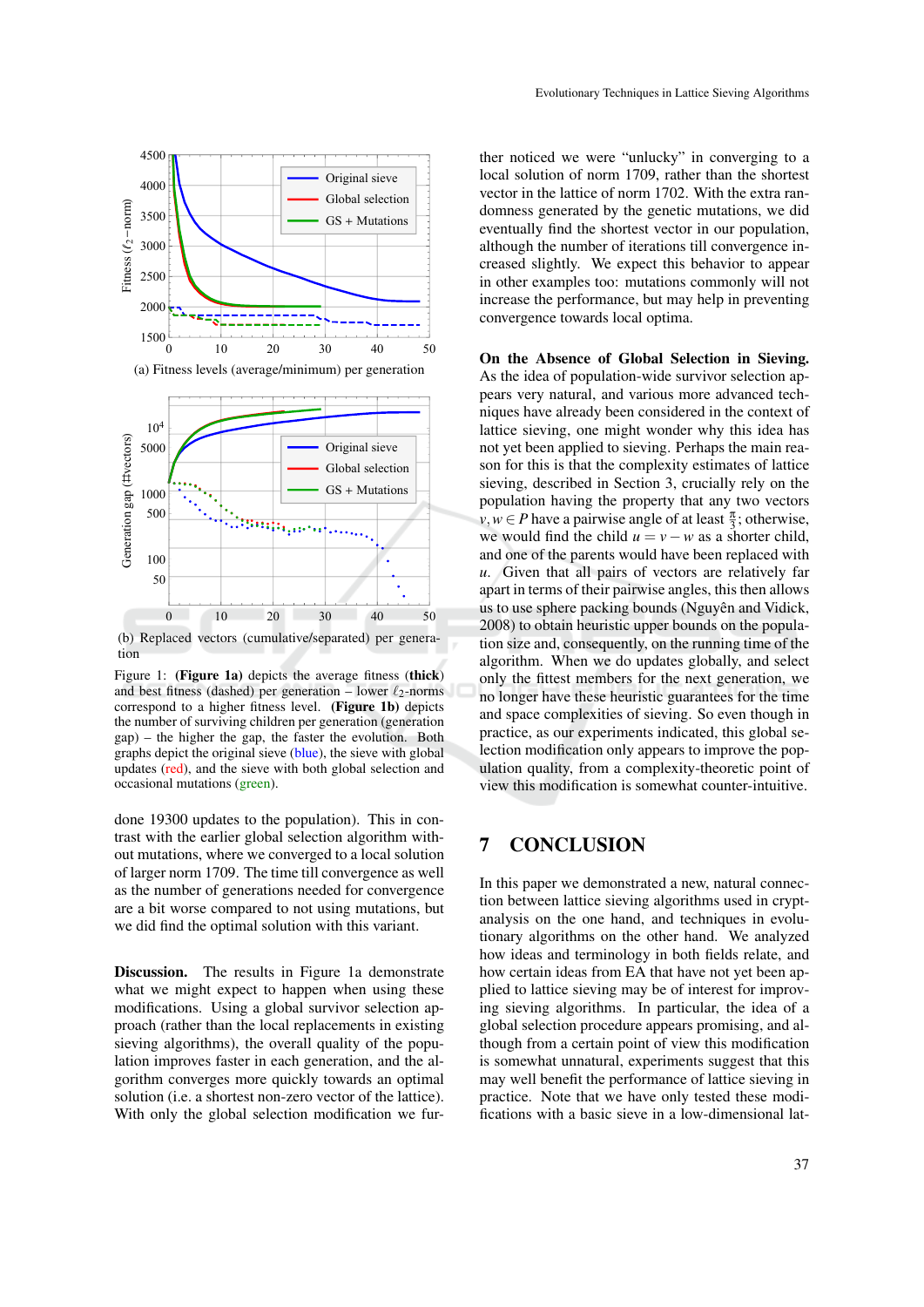tice  $(d = 40)$ , and analyzing how this modification interacts with other existing improvements and tweaks to state-of-the-art lattice sieving implementations (see e.g. (Albrecht et al., 2019)) is left for future work.

Part of the aim of this work is also to stimulate a further exchange of ideas between both fields, as several existing ideas which have turned out to be useful in lattice sieving have been studied in the context of evolutionary computation long ago, and may well have been introduced to lattice sieving sooner, had ideas between both fields been exchanged sooner. Interested readers from the area of AI may wish to refer to (Laarhoven, 2016) for an overview of lattice sieving techniques; to (Becker et al., 2016) for the current theoretical state-of-the-art in terms of lattice sieving; and to (Albrecht et al., 2019) for what is currently (as of early 2019) the fastest lattice sieving method in practice. Given the similarities between lattice sieving and evolutionary computation, there may well be further ways to improve lattice sieving with existing techniques from AI.

Besides the relation with lattice sieving discussed here, some other techniques in the broader field of cryptanalysis also follow a similar procedure of (1) generating a random, large population; (2) combining members in this population to form better solutions; and (3) ultimately finding a solution in the final population. We explicitly state two examples:

• The Blum–Kalai–Wasserman (BKW) Algorithm.

One of the fastest known methods for attacking cryptographic schemes based on the hardness of learning parity with noise (LPN) and learning with errors (LWE) (Regev, 2005; Regev, 2006) is the BKW algorithm (Blum et al., 2003). From a high-level point of view, one starts with a list of integer vectors, and tries to find short combinations that cancel out many of the coordinates, thus leading to vectors with many zeros.

- Decoding Random (Binary) Linear Codes.
	- For understanding the security of state-of-theart code-based cryptographic schemes (McEliece, 1978; Bernstein et al., 2009), the fastest known attacks solve a decoding problem for random binary, linear codes. These also commonly start by generating a large population of  $\{0,1\}$ -strings, and then forming combinations to cancel out many of the coordinates and obtain a vector with low Hamming weight (May and Ozerov, 2015).

Both approaches can similarly be interpreted as evolutionary algorithms, and we leave a further study of this relation for future work.

#### ACKNOWLEDGMENTS

The author is supported by a Veni Innovational Research Grant from NWO under project number 016.Veni.192.005.

## **REFERENCES**

- Ajtai, M., Kumar, R., and Sivakumar, D. (2001). A sieve algorithm for the shortest lattice vector problem. In *STOC*, pages 601–610.
- Albrecht, M., Ducas, L., Herold, G., Kirshanova, E., Postlethwaite, E., and Stevens, M. (2019). The general sieve kernel and new records in lattice reduction. In *EUROCRYPT*.
- Alkim, E., Ducas, L., Pöppelmann, T., and Schwabe, P. (2016). Post-quantum key exchange – a new hope. In *USENIX Security Symposium*, pages 327–343.
- Bäck, T. (1996). Evolutionary Algorithms in Theory and *Practice: Evolution Strategies, Evolutionary Programming, Genetic Algorithms*. Oxford University **Press**
- Bäck, T., Fogel, D. B., and Michalewicz, Z., editors (2000a). *Evolutionary Computation 1: Basic Algorithms and Operators*. IOP Publishing.
- Bäck, T., Fogel, D. B., and Michalewicz, Z., editors (2000b). *Evolutionary Computation 2: Advanced Algorithms and Operators*. IOP Publishing.
- Bai, S., Laarhoven, T., and Stehlé, D. (2016). Tuple lattice sieving. In *ANTS*, pages 146–162.
- Becker, A., Ducas, L., Gama, N., and Laarhoven, T. (2016). New directions in nearest neighbor searching with applications to lattice sieving. In *SODA*, pages 10–24.
- Bernstein, D. J., Buchmann, J., and Dahmen, E., editors (2009). *Post-quantum cryptography*. Springer.
- Blum, A., Kalai, A., and Wasserman, H. (2003). Noisetolerant learning, the parity problem, and the statistical query model. *Journal of the ACM*, 50(4):506–519.
- Bos, J., Ducas, L., Kiltz, E., Lepoint, T., Lyubashevsky, V., Schanck, J. M., Schwabe, P., and Stehlé, D. (2018). CRYSTALS – Kyber: a CCA-secure module-latticebased KEM. In *Euro S&P*, pages 353–367.
- Coello, C. A., Lamont, G. B., and Veldhuizen, D. A. V. *Evolutionary Algorithms for Solving Multi-Objective Problems (2nd edition)*. Springer.
- Diffie, W. and Hellman, M. E. (1976). New directions in cryptography. *IEEE Transactions on Information Theory*, 22(6):644–654.
- Ding, D., Zhu, G., and Wang, X. (2015). A genetic algorithm for searching the shortest lattice vector of SVP challenge. In *GECCO*, pages 823–830.
- Ducas, L. (2018). Shortest vector from lattice sieving: a few dimensions for free. In *EUROCRYPT*, pages 125–145.
- Eiben, A. E., Raué, P. E., and Ruttkay, Z. (1994). Genetic algorithms with multi-parent recombination. In Davidor, Y., Schwefel, H.-P., and Männer, R., editors, *Parallel Problem Solving from Nature — PPSN III*, pages 78–87, Berlin, Heidelberg. Springer Berlin Heidelberg.